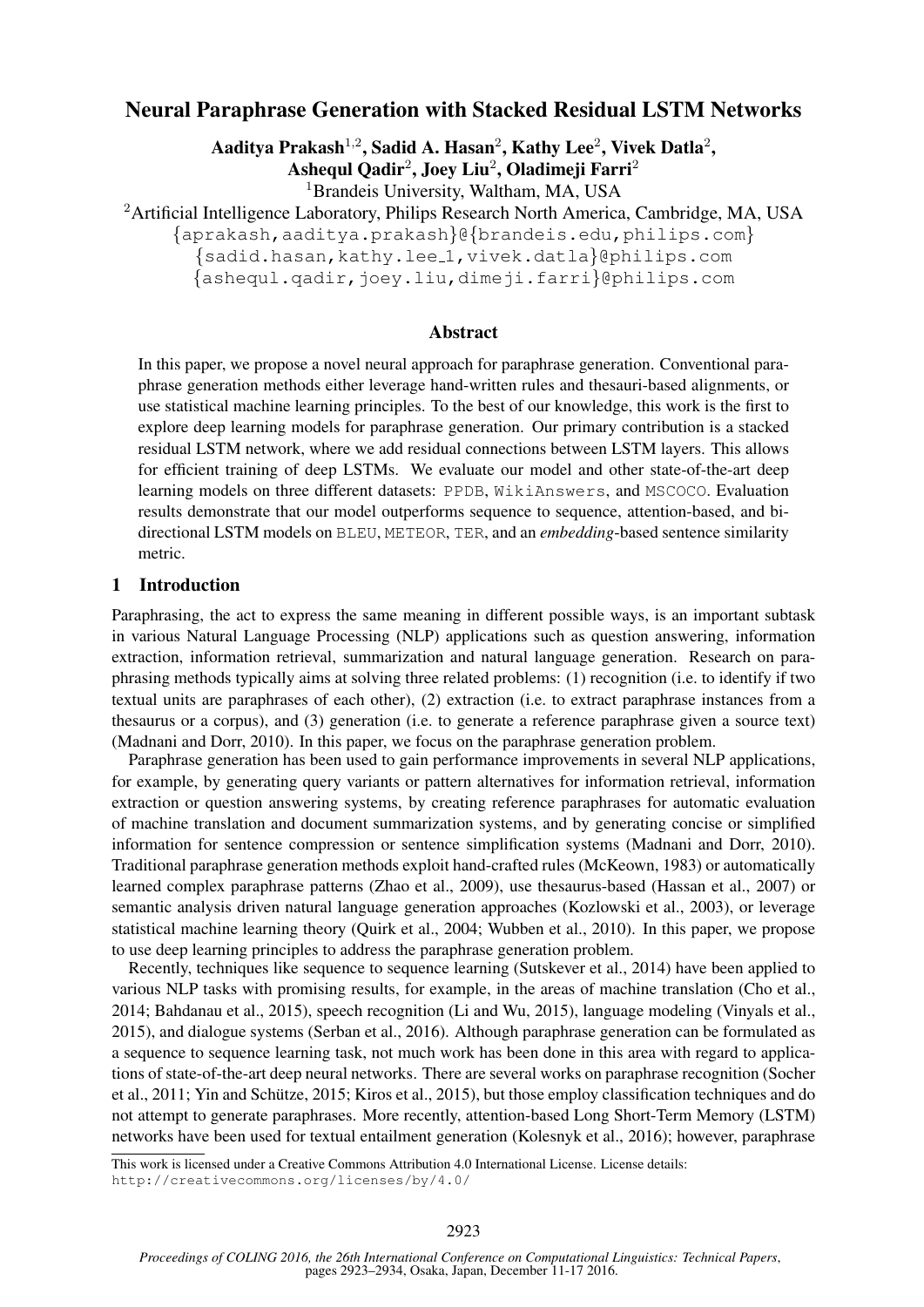generation is a type of bi-directional textual entailment generation and no prior work has proposed a deep learning-based formulation of this task.

To address this gap in the literature, we explore various types of sequence to sequence models for paraphrase generation. We test these models on three different datasets and evaluate them using well recognized metrics. Along with the application of various existing sequence to sequence models for the paraphrase generation task, in this paper we also propose a new model that allows for training multiple stacked LSTM networks by introducing a residual connection between the layers. This is inspired by the recent success of such connections in a deep Convolutional Neural Network (CNN) for the image recognition task (He et al., 2015). Our experiments demonstrate that the proposed model can outperform other techniques we have explored.

Most of the deep learning models for NLP use Recurrent Neural Networks (RNNs). RNNs differ from normal perceptrons as they allow gradient propagation in time to model sequential data with variable-length input and output (Sutskever et al., 2011). In practice, RNNs often suffer from the vanishing/exploding gradient problems while learning long-range dependencies (Bengio et al., 1994). LSTM (Hochreiter and Schmidhuber, 1997) and GRU (Cho et al., 2014) are known to be successful remedies to these problems.

It has been observed that increasing the depth of a deep neural network can improve the performance of the model (Simonyan and Zisserman, 2014; He et al., 2015) as deeper networks learn better representations of features (Farabet et al., 2013). In the vision-related tasks where CNNs are more widely used, adding many layers of neurons is a common practice. For tasks like speech recognition (Li and Wu, 2015) and also in machine translation, it is useful to stack layers of LSTM or other variants of RNN. So far this has been limited to only a few layers due to the difficulty in training deep RNN networks. We propose to add residual connections between multiple stacked LSTM networks and show that this allows us to stack more layers of LSTM successfully.

The rest of the paper is organized as follows: Section 2 presents a brief overview of the sequence to sequence models followed by a description of our proposed residual deep LSTM model, Section 3 describes the datasets used in this work, Section 4 explains the experimental setup, Section 5 presents the evaluation results and analyses, Section 6 discusses the related work, and in Section 7 we conclude and discuss future work.

### 2 Model Description

### 2.1 Encoder-Decoder Model

A neural approach to sequence to sequence modeling proposed by Sutskever et al. (2014) is a twocomponent model, where a source sequence is first encoded into some low dimensional representation (Figure 1) that is later used to reproduce the sequence back to a high dimensional target sequence (i.e. decoding). In machine translation, an encoder operates on a sentence written in the source language and encodes its meaning to a vector representation before the decoder can take that vector (which represents the meaning) and generate a sentence in the target language. These encoder-decoder blocks can be either a vanilla RNN or its variants. While producing the target sequence, the generation of each new word depends on the model and the preceding generated word. Generation of the first word in the target sequence depends on the special 'EOS' (end-of-sentence) token appended to the source sequence.

The training objective is to maximize the log probability of the target sequence given the source sequence. Therefore, the best possible decoded target is the one that has the maximum score over the length of the sequence. To find this, a small set of hypotheses (candidate set) called *beam size* is used and the total score for all these hypotheses are computed. In the original work by Sutskever et al. (2014), they observe that although a beam size of 1 achieves good results, a higher beam size is always better. This is because for some of the hypotheses, the first word may not always have the highest score.

### 2.2 Deep LSTM

LSTM (Figure 2) is a variant of RNN, which computes the hidden state  $h_t$  using a different approach by adding an internal memory cell  $c_t \in \mathbb{R}^n$  at every time step t. In particular, an LSTM unit considers the input state  $x_t$  at time step t, the hidden state  $h_{t-1}$ , and the internal memory state  $c_{t-1}$  at time step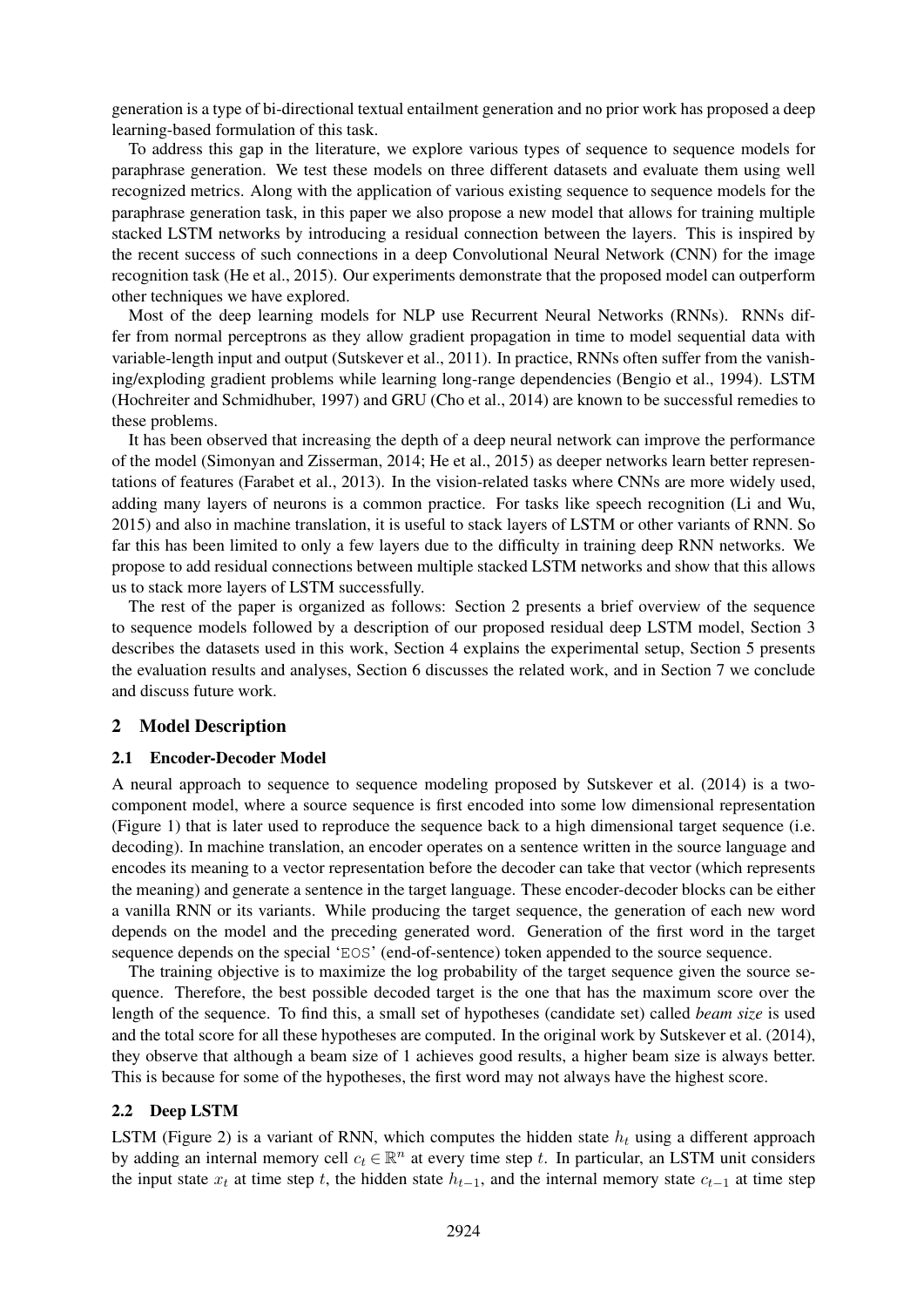

Figure 1: Encoder-Decoder framework for sequence to sequence learning.

1. Gates

 $i_t = \sigma(W_{xi}x_t + W_{hi}h_{t-1} + b_i)$  $f_t = \sigma(W_{xf}x_t + W_{hf}h_{t-1} + b_f)$  $o_t = \sigma(W_{xo}x_t + W_{ho}h_{t-1} + b_o)$ 

2. Input transform

$$
c_- in_t = \tanh(W_{xc} x_t + W_{hc} h_{t-1} + b_{c_- in})
$$

- 3. State Update
	- $c_t = f_t \odot c_{t-1} + i_t \odot c_2$ in<sub>t</sub>  $h_t = o_t \odot \tanh(c_t)$



Figure 2: LSTM cell (Paszke, 2015).

 $t-1$  to produce the hidden state  $h_t$  and the internal memory state  $c_t$  at time step t. The memory cell is controlled via three learned gates: input  $i$ , forget  $f$ , and output  $o$ . These memory cells use the addition of gradient with respect to time and thus minimize the gradient explosion. In most NLP tasks, LSTM outperforms vanilla RNN (Sundermeyer et al., 2012). Therefore, for our model we only explore LSTM as a basic unit in the encoder and decoder. Here, we describe the basic computations in an LSTM unit, which will provide the grounding to understand the residual connections between stacked LSTM layers later.

In the equations above,  $W_{x}$ ,  $W_{h}$  are the learned parameters for x and h respectively.  $\sigma(.)$  and  $tanh(.)$ denote element-wise sigmoid and hyperbolic tangent functions respectively.  $\odot$  is the element-wise multiplication operator and b denotes the added bias.

Graves (2013) explored the advantages of deep LSTMs for handwriting recognition and text generation. There are multiple ways of combining one layer of LSTM with another. For example, Pascanu et al. (2013) explored multiple ways of combining them and discussed various difficulties in training deep LSTMs. In this work, we employ vertical stacking where only the output of the previous layer of LSTM is fed to the input, as compared to the stacking technique used by Sutskever et al. (2014), where hidden states of all LSTM layers are fully connected. In our model, all but the first layer input at time step  $t$ is passed from the hidden state of the previous layer  $h_t^l$ , where l denotes the layer. This is similar to stacked RNN proposed by Bengio et al. (1994) but with LSTM units. Thus, for a layer l the activation is described by:

$$
\bm{h}_t^{(l)} = f_h^l(\bm{h}_t^{(l-1)}, \bm{h}_{t-1}^{(l)})
$$

where hidden states h are recursively computed and  $h_t^{(l)}$  $t_t^{(t)}$  at  $t = 0$  and  $l = 0$  is given by the LSTM equation of  $h_t$ .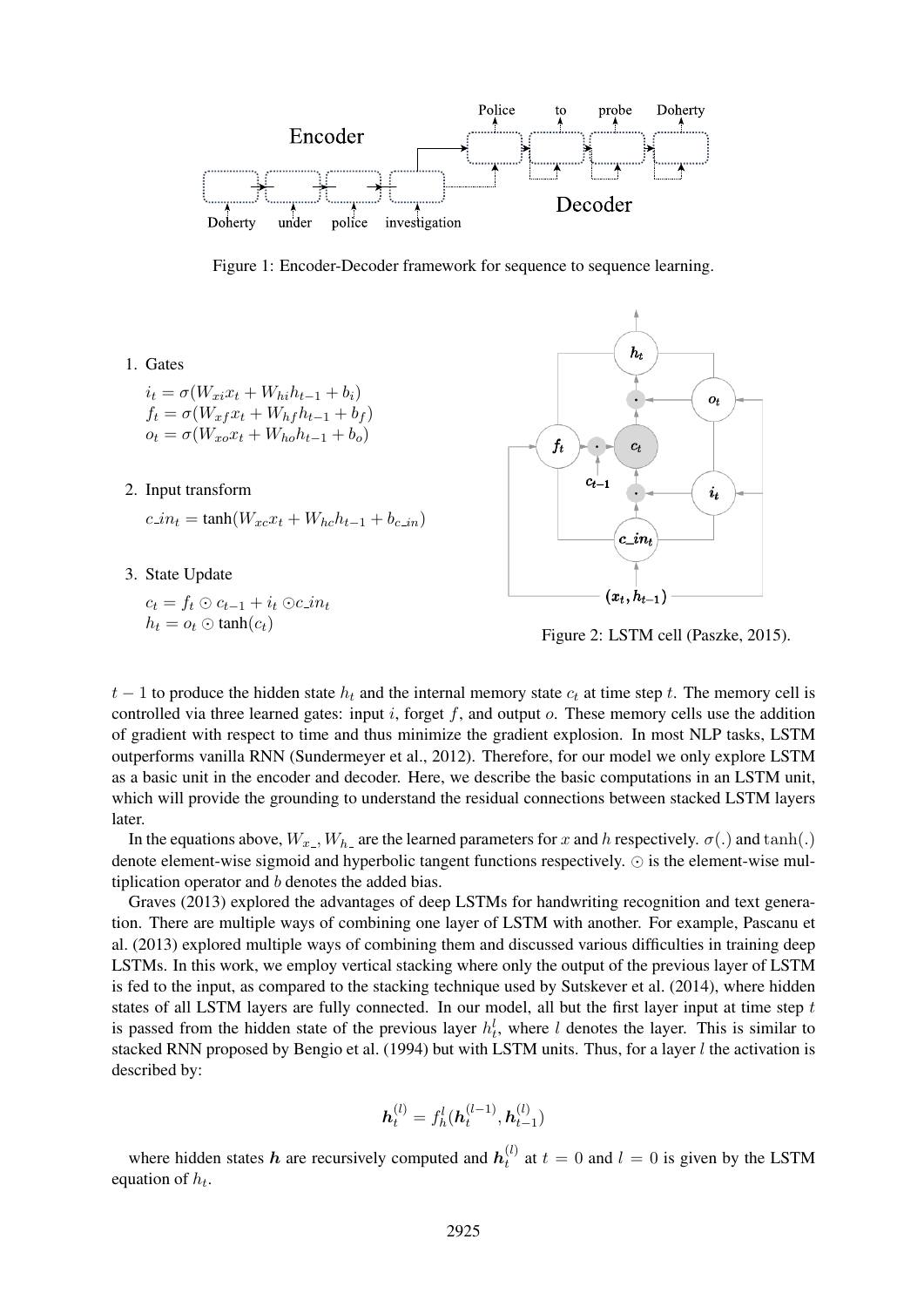

Figure 3: A unit of stacked residual LSTM.

#### 2.3 Stacked Residual LSTM

We take inspiration from a very successful deep learning network *ResNet* (He et al., 2015) with regard to adding residue for the purpose of learning. With theoretical and empirical reasoning, He et al. (2015) have shown that the explicit addition of the residue  $x$  to the function being learned allows for deeper network training without overfitting the data.

When stacking multiple layers of neurons, the network often suffers through a *degradation* problem (He et al., 2015). The degradation problem arises due to the low convergence rate of training error and is different from the vanishing gradient problem. Residual connections can help overcome this issue. We experimented with four-layers of stacked LSTM for each of the model. Residual connections are added at layer two as the pointwise addition (see Figure 3), and thus it requires the input to be in the same dimension as the output of  $h_t$ . Principally because of this reason, we use a simple last hidden unit stacking of LSTM instead of a more intricate way as shown by Sutskever et al. (2014). This allowed us to clip the  $h_t$  to match the dimension of  $x_{t-2}$  where they were not the same. Similar results could be achieved by padding x to match the dimension instead. The function  $\hat{h}$  that is being learned for the layer with residual connection is therefore:

$$
\hat{\boldsymbol{h}}_t^{(l)} = f_h^l(\boldsymbol{h}_t^{(l-1)}, \boldsymbol{h}_{t-1}^{(l)}) + x_{l-n}
$$

where  $\hat{h}$  for layer l is updated with residual value  $x_{l-n}$  and  $x_i$  represents the input to layer  $i+1$ . Residual connection is added after every n layers. However, for stacked LSTM,  $n > 3$  is very expensive in terms of computation. In this paper we experimented with  $n = 2$ . Note that, when  $n = 1$ , the resulting function learned is a standard LSTM with bias that depends on the input  $x$ . That is why, it is not necessary to add the residual connection after every stacked layer of LSTM. The addition of residual connection does not add any learnable parameters. Therefore, this does not increase the complexity of the model unlike bi-directional models which double the number of LSTM units.

#### 3 Datasets

We present the performance of our model on three datasets, which are significantly different in their characteristics. So, evaluating our paraphrase generation approach on these datasets demonstrates the versatility and robustness of our model.

PPDB (Pavlick et al., 2015) is a well known paraphrase dataset used for various NLP tasks. It comes in different sizes and the precision of the paraphrases degrades with the size of the dataset. We use the size L dataset from PPDB 2.0, which comes with over  $18M$  paraphrases including lexical, phrasal and syntactic types. We have omitted the syntactic paraphrases and the instances which contain numbers, as they increase the vocabulary size significantly without giving any advantage of a larger dataset. This dataset contains relatively short paraphrases (86% of the data is less than four words), which makes it suitable for synonym generation and phrase substitution to address lexical and phrasal paraphrasing (Madnani and Dorr, 2010). For some phrases, PPDB has one-to-many paraphrases. We collect all such phrases to make a set of paraphrases and sampling without replacement was used to obtain the source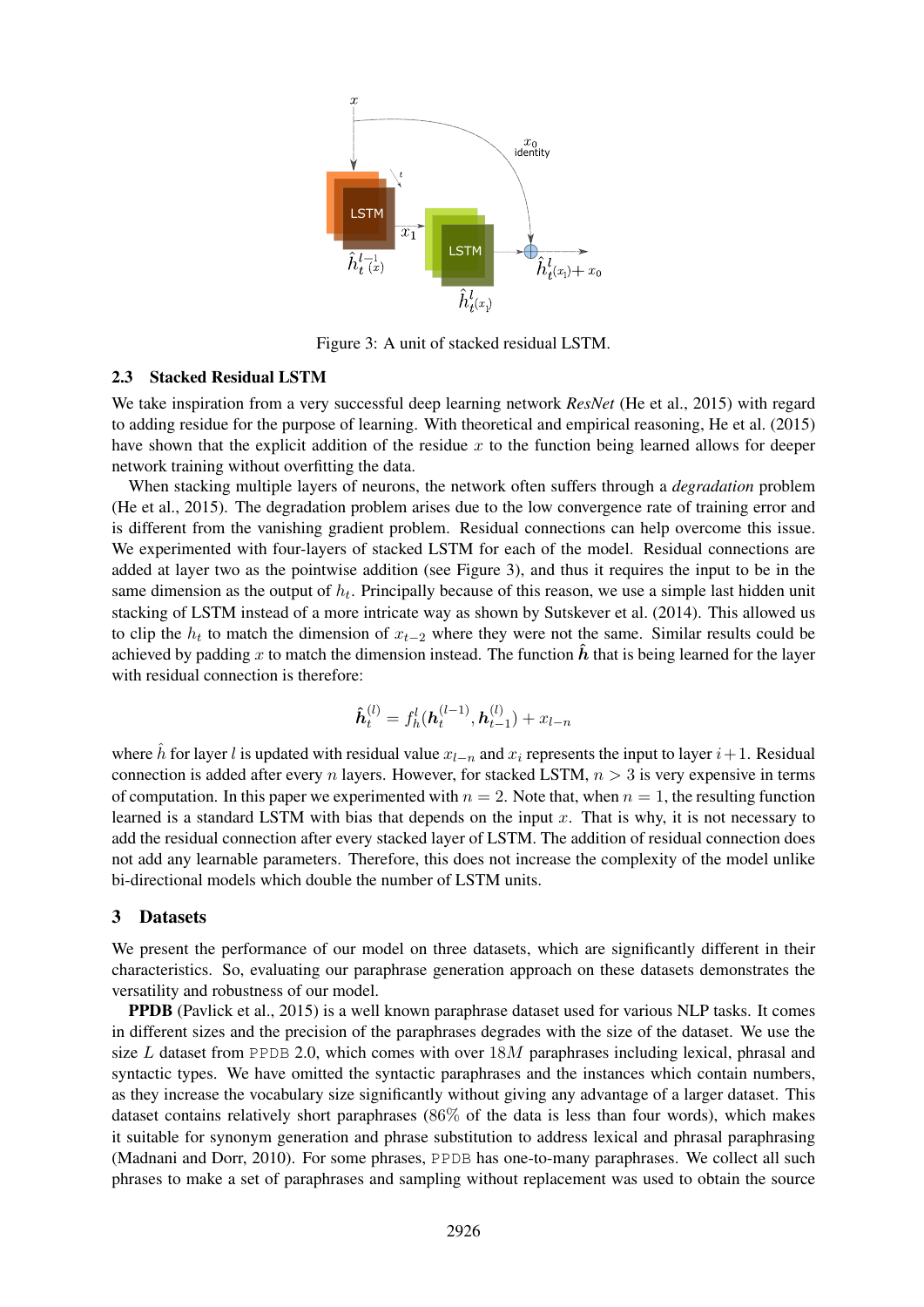and reference phrases.

WikiAnswers (Fader et al., 2013) is a large question paraphrase corpus created by crawling the WikiAnswers website<sup>1</sup>, where users can post questions and answers about any topic. The paraphrases are different questions, which were tagged by the users as similar questions. The dataset contains approximately 18M word-aligned question pairs. Sometimes, there occurs a loss of specialization between a given source question and its corresponding reference question when a paraphrase is tagged as similar to a reference question. For example, "prepare a *three month* cash budget" is tagged to "how to prepare a cash budget". This happens because general questions are typically more popular and get answered. So, specific questions are redirected to the general ones due to a comparative lack of interest in the very specific questions. It should be noted that this dataset comes preprocessed and lemmatized. We refer the reader to the original paper for more details.

MSCOCO (Lin et al., 2014) dataset contains human annotated captions of over 120K images. Each image contains five captions from five different annotators. While there is no guarantee that the human annotations are paraphrases, the nature of the images (which tends to focus on only a few objects and in most cases one prominent object or action) allows most annotators describe the most obvious things in an image. In fact, this is the main reason why neural networks for generating captions obtain better BLEU scores (Vinyals et al., 2014), which confirms the suitability of using this dataset for the paraphrase generation task.

### 4 Experimental Settings

#### 4.1 Data Selection

For PPDB we remove the phrases that contain numbers including all syntactic phrases. This gives us a total of 5.3M paraphrases from which we randomly select  $90\%$  instances for training. For testing, we randomly select  $20K$  pairs of paraphrases from the remaining  $10\%$  data. Although WikiAnswers comes with over  $29M$  instances, we randomly select  $4.8M$  for training to keep the training size similar to PPDB (see Table 1).  $20K$  instances were randomly selected from the remaining data for testing. Note that, for the WikiAnswers dataset, we clip the vocabulary size<sup>2</sup> to  $50K$  and use the special  $\emph{UNK}$ symbol for the words outside the vocabulary. MSCOCO dataset has five captions for every image. This dataset comes with separate subsets for training and validation: *Train 2014* contains over 82K images and *Val 2014* contains over 40K images. From the five captions accompanying each image, we randomly omit one caption and use the other four as training instances (by creating two source-reference pairs). Thus, we obtain a collection of over  $330K$  instances for training and  $20K$  instances for testing. Because of the free form nature of the caption generation task (Vinyals et al., 2014), some captions were very long. We reduced those captions to the size of 15 words (by removing the words beyond the first 15) in order to reduce the training complexity of the models.

| <b>Dataset</b>                       | Training                          | Test                       | <b>Vocabulary Size</b>     | <b>Models</b>                                                                         | Reference                                                                                                |
|--------------------------------------|-----------------------------------|----------------------------|----------------------------|---------------------------------------------------------------------------------------|----------------------------------------------------------------------------------------------------------|
| PPDB<br>WikiAnswers<br><b>MSCOCO</b> | 4.826.492<br>4.826.492<br>331.163 | 20,000<br>20,000<br>20,000 | 38,279<br>50,000<br>30,332 | Sequence to Sequence<br>With Attention<br><b>Bi-directional LSTM</b><br>Residual LSTM | (Sutskever et al., $2014$ )<br>(Bahdanau et al., 2015)<br>(Graves et al., $2013$ )<br>Our proposed model |

Table 1: Dataset details.

Table 2: Models.

#### 4.2 Models

We experimented with four different models (see Table 2). For each model, we experimented with twoand four-layers of stacked LSTMs. This was motivated by the state-of-the-art speech recognition systems that also use three to four layers of stacked LSTMs (Li and Wu, 2015). In encoder-decoder models, the size of the beam search used during inference is very important. Larger beam size always gives higher

<sup>1</sup> http://wiki.answers.com

<sup>&</sup>lt;sup>2</sup>WikiAnswers dataset had many spelling errors yielding a very large vocabulary size (approximately 250K). Hence, we selected the most frequent  $50K$  words in the vocabulary to reduce the computational complexity.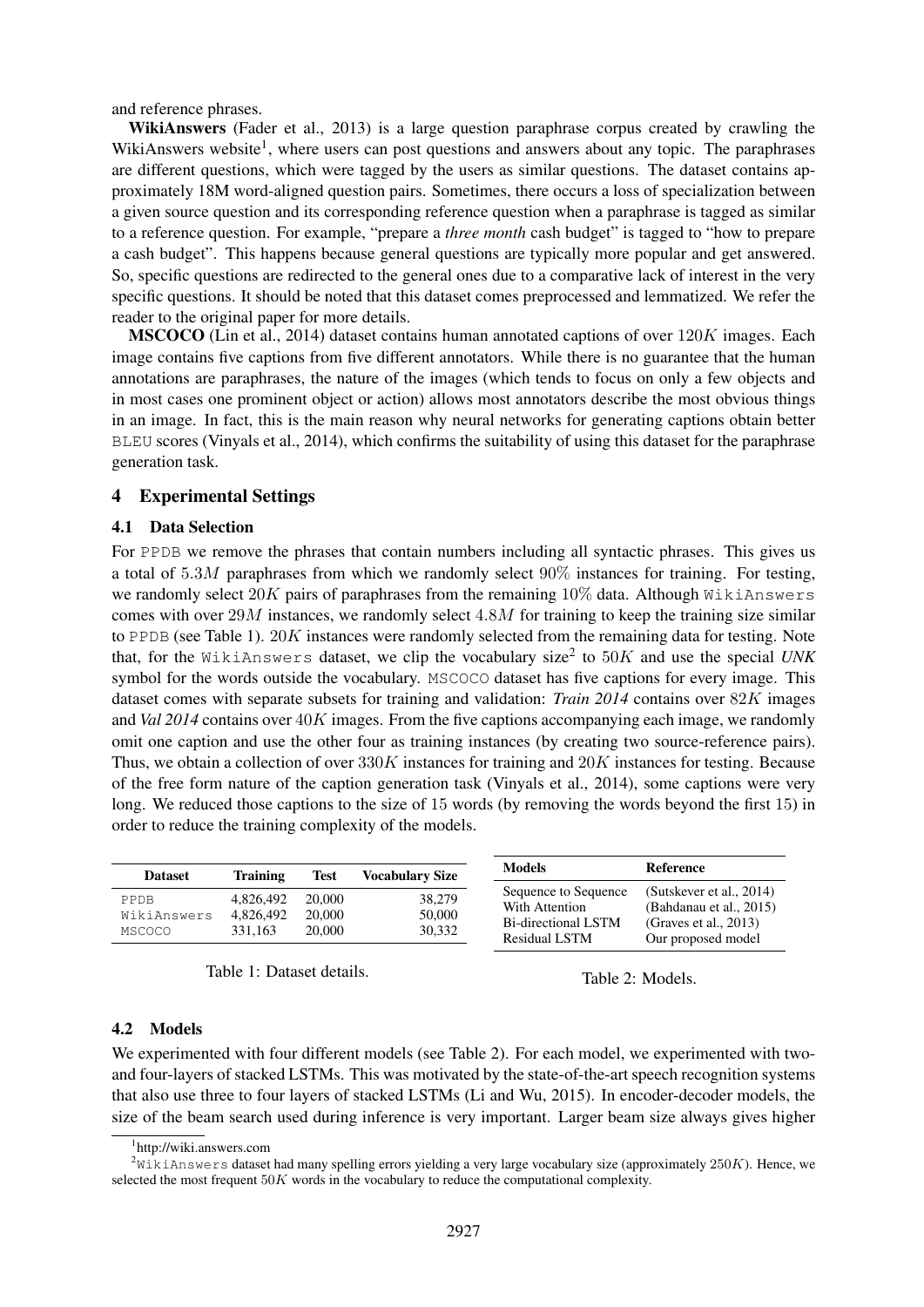

Figure 4: Perplexity during training  $(T)$  and validation  $(V)$  for various models [shared legend]. A lower perplexity represents a better model.

accuracy but is associated with a computational cost. We experimented with beam sizes of 5 and 10 to compare the models, as these are the most common beam sizes used in the literature (Sutskever et al., 2014). The bi-directional model used half of the number of layers shown for other models. This was done to ensure similar parameter sizes across the models.

### 4.3 Training

We used a one-hot vector approach to represent the words in all models. Models were trained with a stochastic gradient descent (SGD) algorithm. The learning rate began at 1.0, and was halved after every third training epoch. Each network was trained for ten epochs. In order to allow exploration of a wide variety of models, training was restricted to a limited number of epochs, and no hyper-parameter search was performed. A standard dropout (Srivastava et al., 2014) of 50% was applied after every LSTM layer. The number of LSTM units in each layer was fixed to 512 across all models. Training time ranged from 36 hours for WikiAnswers and PPDB to 14 hours for MSCOCO on a *Titan X* with *CuDNN 5* using Theano version 0.9.0dev1 (Theano Development Team, 2016).

A beam search algorithm was used to generate optimal paraphrases by exploiting the trained models in the testing phase (Sutskever et al., 2014). We used perplexity as the loss function during training. Perplexity measures the uncertainty of the language model, corresponding to how many bits on average would be needed to encode each word given the language model. A lower perplexity indicates a better score. While WikiAnswers and MSCOCO had a very good correlation between training and validation perplexity, overfitting was observed with PPDB that yielded a worse validation perplexity (see Figure 4).

### 5 Evaluation

### 5.1 Metrics

To quantitatively evaluate the performance of our paraphrase generation models, we use the well-known automatic evaluation metrics<sup>3</sup> for comparing parallel corpora: BLEU (Papineni et al., 2002), METEOR (Lavie and Agarwal, 2007), and Translation Error Rate (TER) (Snover et al., 2006). Even though these metrics were designed for machine translation, previous works have shown that they can perform well for the paraphrase recognition task (Madnani et al., 2012) and correlate well with human judgments in evaluating generated paraphrases (Wubben et al., 2010).

Although there exists a few automatic evaluation metrics that are specifically designed for paraphrase generation, such as PEM (Paraphrase Evaluation Metric) (Liu et al., 2010) and PINC (Paraphrase In Ngram Changes) (Chen and Dolan, 2011), they have certain limitations. PEM relies on large in-domain bilingual parallel corpora along with sample human ratings for training while it can only model paraphrasing up to the phrase-level granularity. PINC attempts to solve these limitations by proposing a method that is essentially the inverse of BLEU, as it calculates the n-gram difference between the source

<sup>&</sup>lt;sup>3</sup>We used the software available at https://github.com/jhclark/multeval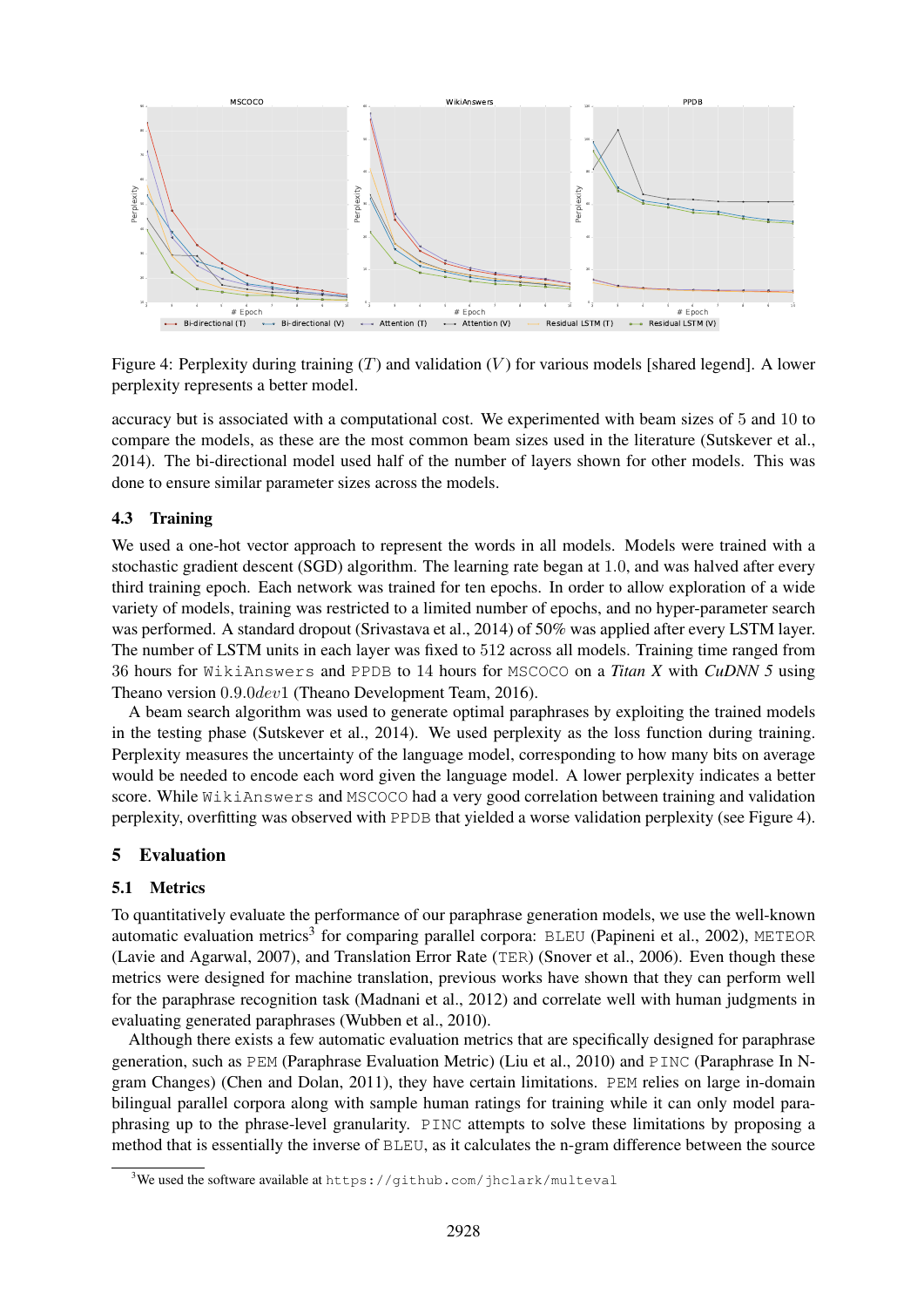and the reference sentences. Although PINC correlates well with human judgments in lexical dissimilarity assessment, BLEU has been shown to correlate better for semantic equivalence agreements at the sentence-level when a sufficiently large number of reference sentences are available for each source sentence (Chen and Dolan, 2011).

BLEU considers exact matching between reference paraphrases and system generated paraphrases by considering n-gram overlaps while METEOR improves upon this measure via stemming and synonymy using WordNet. TER measures the number of edits required to change a system generated paraphrase into one of the reference paraphrases. As suggested in Clark et al. (2011), we used a stratified approximate randomization (AR) test. AR calculates the probability of a metric score providing the same reference sentence by chance. We report our *p*-values at 95% Confidence Intervals (CI).

The major limitation of these evaluation metrics is that they do not consider the meaning of the paraphrases, and hence, are not able to capture paraphrases of entities. For example, these metrics do not reward the paraphrasing of *"London"* to *"Capital of UK"*. Therefore, we also evaluate our models on a sentence similarity metric<sup>4</sup> proposed by Rus et al. (2012). This metric uses word embeddings to compare the phrases. In our experiments, we used Word2Vec embeddings pre-trained on the Google News Corpus (Mikolov et al., 2014). This is referred to as *'Emb Greedy'* in our results table.

### 5.2 Results

Table 3 presents the results from various models across different datasets. ↑ denotes that higher scores represent better models while ↓ means that a lower score yields a better model. Although our focus is on stacked residual LSTM, which is applicable only when there are more than two layers, we still present the scores from two-layer LSTM as a baseline. This provides a good comparison against deeper models. The results demonstrate that our proposed model outperforms other models on BLEU and TER for all datasets. On *Emb Greedy*, our model outperforms other models in all datasets except the Attention model when beam size is 10. On METEOR, our model outperforms other models on MSCOCO and WikiAnswers; however, for PPDB, the simple sequence to sequence model performs better. Note that these results were obtained by using single models and no ensemble of the models was used.

To calculate BLEU and METEOR, four references were used for MSCOCO, and five for PPDB and WikiAnswers. In some instances, WikiAnswers did not have up to five reference paraphrases for every source, hence, those were calculated on reduced references. In Table 4, we present the variance due to the test set selection. This is calculated using bootstrap re-sampling for each optimizer run (Clark et al., 2011). Variance due to optimizer instability was less than 0.1 in all cases. *p*-value of these tests are less than 0.05 in all cases. Thus, comparison between two models is significant at 95% CI if the difference in their score is more than the variance due to test set selection (Table 4).

### 5.3 Analysis

Scores on various metrics vary a lot across the datasets, which is understandable due to their inherent differences. PPDB contains very small phrases and thus does not score well with metrics like BLEU and METEOR which penalize shorter phrases. As shown in Figure 5, more than 50% of PPDB contains one or two words. This leads to a substantial difference between training and validation errors, as shown in Figure 4. The results demonstrate that deeper LSTMs consistently improve performance over shallow models. For beam size of 5 our model outperforms other models in all datasets. For beam size of 10, the attention-based model has a marginally better *Emb Greedy* score than our model. When we look at the qualitative results, we notice that the bias in the dataset is exploited by the system which is a side effect of any form of learning on a limited dataset. We can see this effect in Table 5. For example, *an OBJECT* is mostly paraphrased with *an OBJECT* (e.g. *bowl*, *motorcycle*). Shorter sentences mostly generate shorter paraphrases and the same is true for longer sequences. Based on our results, the embedding-based metric correlates well with statistical metrics. Figure 4 and the results from Table 5 suggest that perplexity is a good loss function for training paraphrase generation models. However, a more ideal metric to fully encode the fundamental objective of paraphrasing should also reward novelty and penalize redundancy during paraphrase generation, which is a notable limitation of the existing paraphrase evaluation metrics.

<sup>4</sup>We used the software available at https://github.com/julianser/hed-dlg-truncated/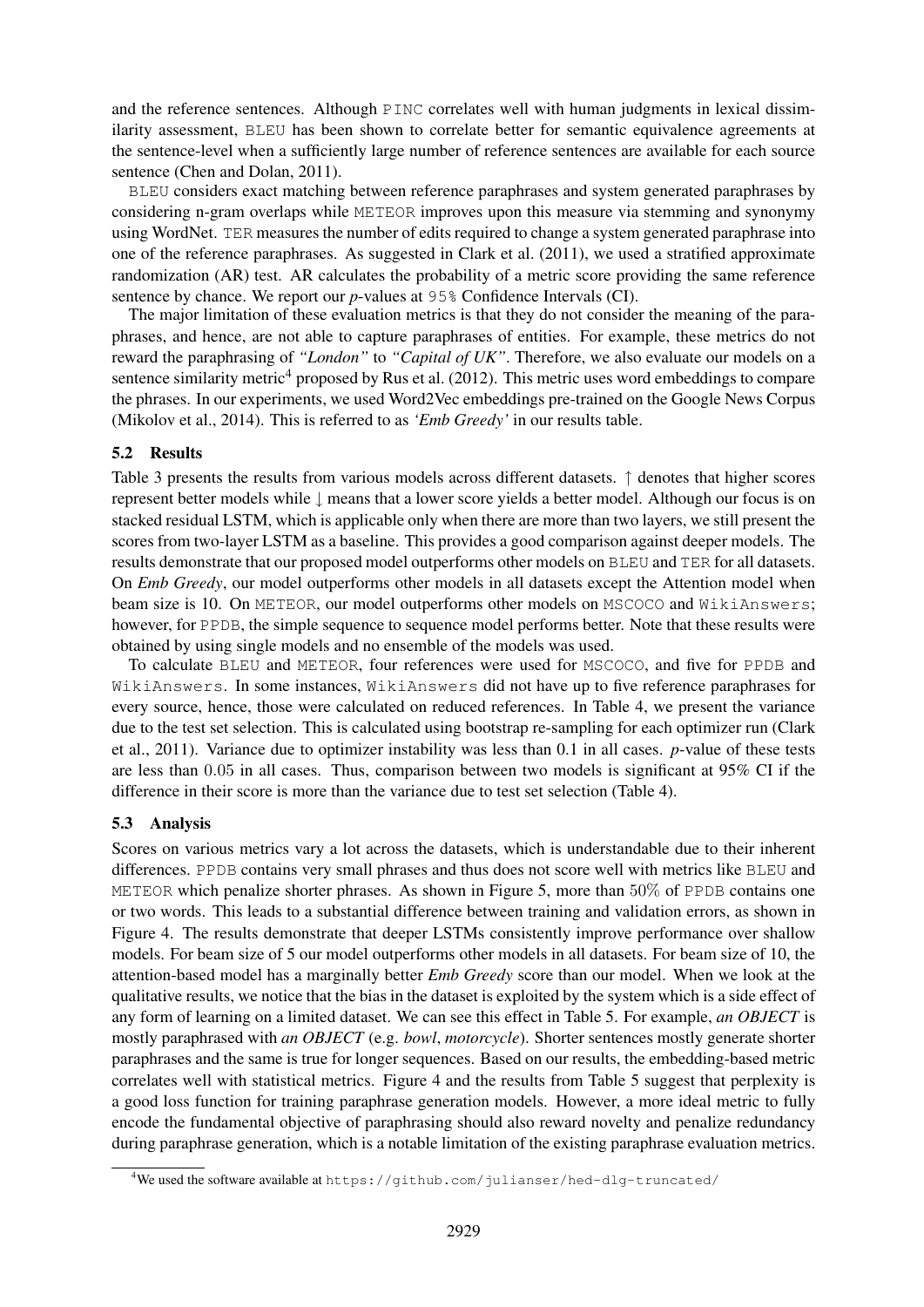|                |                      | Beam size $= 5$          |                     |                                             | Beam size $= 10$ |                          |                     |                         |      |
|----------------|----------------------|--------------------------|---------------------|---------------------------------------------|------------------|--------------------------|---------------------|-------------------------|------|
| #Layers        | Model                | <b>BLEU</b> <sup>1</sup> | METEOR <sup>1</sup> | Emb Greedy <sup><math>\uparrow</math></sup> | TER.             | <b>BLEU</b> <sup>1</sup> | METEOR <sup>1</sup> | Emb Greedy <sup>1</sup> | TER. |
|                |                      |                          |                     | PPDB                                        |                  |                          |                     |                         |      |
| $\mathbf{2}$   | Sequence to Sequence | 12.5                     | 21.3                | 32.55                                       | 82.9             | 12.9                     | 20.5                | 32.65                   | 83.0 |
|                | With Attention       | 13.0                     | 21.2                | 32.95                                       | 82.2             | 13.8                     | 20.6                | 32.29                   | 81.9 |
| 4              | Sequence to Sequence | 18.3                     | 23.5                | 33.18                                       | 82.7             | 18.8                     | 23.5                | 33.78                   | 82.1 |
|                | Bi-directional       | 19.2                     | 23.1                | 34.39                                       | 77.5             | 19.7                     | 23.2                | 34.56                   | 84.4 |
|                | With Attention       | 19.9                     | 23.2                | 34.71                                       | 83.8             | 20.2                     | 22.9                | 34.90                   | 77.1 |
|                | <b>Residual LSTM</b> | 20.3                     | 23.1                | 34.77                                       | 77.1             | 21.2                     | 23.0                | 34.78                   | 77.0 |
| WikiAnswers    |                      |                          |                     |                                             |                  |                          |                     |                         |      |
| $\mathbf{2}$   | Sequence to Sequence | 19.2                     | 26.1                | 62.65                                       | 35.1             | 19.5                     | 26.2                | 62.95                   | 34.8 |
|                | With Attention       | 21.2                     | 22.9                | 63.22                                       | 37.1             | 21.2                     | 23.0                | 63.50                   | 37.0 |
| $\overline{4}$ | Sequence to Sequence | 33.2                     | 29.6                | 73.17                                       | 28.3             | 33.5                     | 29.6                | 73.19                   | 28.3 |
|                | Bi-directional       | 34.0                     | 30.8                | 73.80                                       | 27.3             | 34.3                     | 30.7                | 73.95                   | 27.0 |
|                | With Attention       | 34.7                     | 31.2                | 73.45                                       | 27.1             | 34.9                     | 31.2                | 73.50                   | 27.1 |
|                | <b>Residual LSTM</b> | 37.0                     | 32.2                | 75.13                                       | 27.0             | 37.2                     | 32.2                | 75.19                   | 26.8 |
| <b>MSCOCO</b>  |                      |                          |                     |                                             |                  |                          |                     |                         |      |
| $\mathbf{2}$   | Sequence to Sequence | 15.9                     | 14.8                | 54.11                                       | 66.9             | 16.5                     | 15.4                | 55.81                   | 67.1 |
|                | With Attention       | 17.5                     | 16.6                | 58.92                                       | 63.9             | 18.6                     | 16.8                | 59.26                   | 63.0 |
| 4              | Sequence to Sequence | 28.2                     | 23.0                | 67.22                                       | 56.7             | 28.9                     | 23.2                | 67.10                   | 56.3 |
|                | Bi-directional       | 32.6                     | 24.5                | 68.62                                       | 53.8             | 32.8                     | 24.9                | 68.91                   | 53.7 |
|                | With Attention       | 33.1                     | 25.4                | 69.10                                       | 54.3             | 33.4                     | 25.2                | 69.34                   | 53.8 |
|                | <b>Residual LSTM</b> | 36.7                     | 27.3                | 69.69                                       | 52.3             | 37.0                     | 27.0                | 69.21                   | 51.6 |

Table 3: Evaluation results on PPDB, WikiAnswers, and MSCOCO (Best results are in bold).

| Dataset       |     |     |     | $\sigma^2$ [BLEU] $\sigma^2$ [METEOR] $\sigma^2$ [TER] $\sigma^2$ [ <b>Emb Greedy</b> ] |
|---------------|-----|-----|-----|-----------------------------------------------------------------------------------------|
| PPDB          | 2.8 | 0.2 | 0.4 | 0.000100                                                                                |
| WikiAnswers   | 0.3 | 0.1 | 0.1 | 0.000017                                                                                |
| <b>MSCOCO</b> | 0.2 | 0.1 | 0.1 | 0.000013                                                                                |

Table 4: Variance due to test set selection.

|               | PPDB             | WikiAnswers                                    | <b>MSCOCO</b>                                   |
|---------------|------------------|------------------------------------------------|-------------------------------------------------|
| <b>Source</b> | south eastern    | what be the symbol of magnesium sulphate       | a small kitten is sitting in a bowl             |
| Reference     | the eastern part | chemical formulum for magnesium sulphate       | a cat is curled up in a bowl                    |
| Generated     | south east       | do magnesium sulphate have a formulum          | a cat that is sitting on a bowl                 |
| <b>Source</b> | organized        | what be the bigggest galaxy know to man        | an old couple at the beach during the day       |
| Reference     | managed          | how many galaxy be there in you known universe | two people sitting on dock looking at the ocean |
| Generated     | arranged         | about how many galaxy do the universe contain  | a couple standing on top of a sandy beach       |
| <b>Source</b> | counselling      | what do the ph of acid range to                | a little baby is sitting on a huge motorcycle   |
| Reference     | be kept informed | a acid have ph range of what                   | a little boy sitting alone on a motorcycle      |
| Generated     | consultations    | how do acid affect ph                          | a baby sitting on top of a motorcycle           |

Table 5: Example paraphrases generated using the 4-layer Residual LSTM with beam size 5.

# 6 Related Work

Prior approaches to paraphrase generation have applied relatively different methodologies, typically using knowledge-driven approaches or statistical machine translation (SMT) principles. Knowledge-driven methods for paraphrase generation (Madnani and Dorr, 2010) utilize hand-crafted rules (McKeown, 1983) or automatically learned complex paraphrase patterns (Zhao et al., 2009). Other paraphrase generation methods use thesaurus-based (Hassan et al., 2007) or semantic analysis-driven natural language generation approaches (Kozlowski et al., 2003) to generate paraphrases. In contrast, Quirk et al., (2004)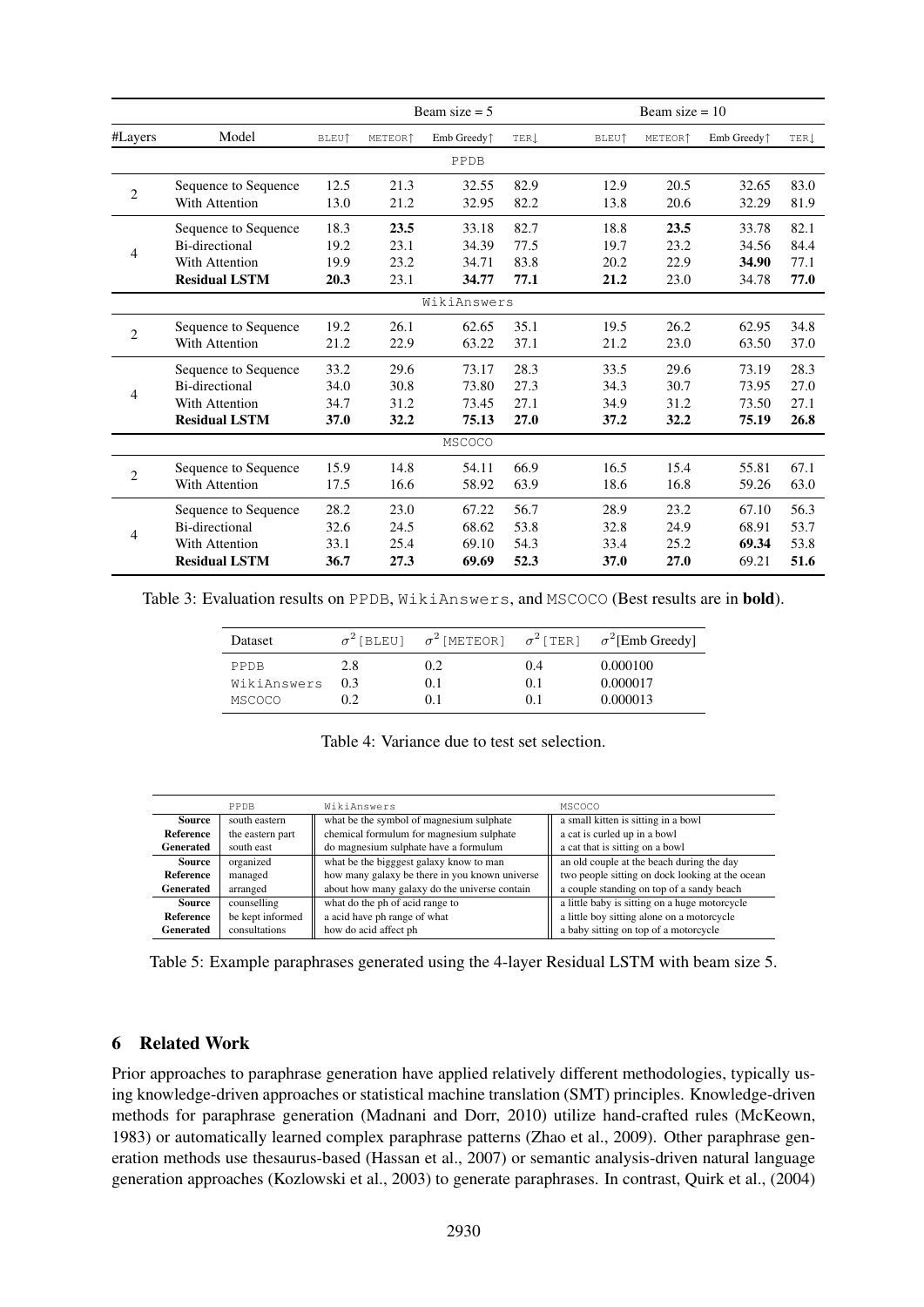

Figure 5: Distribution of sequence length (in number of words) across datasets.

show the effectiveness of SMT techniques for paraphrase generation given adequate monolingual parallel corpus extracted from comparable news articles. Wubben et al., (2010) propose a phrase-based SMT framework for sentential paraphrase generation by using a large aligned monolingual corpus of news headlines. Zhao et al., (2008) propose a combination of multiple resources to learn phrase-based paraphrase tables and corresponding feature functions to devise a log-linear SMT model. Other models generate application-specific paraphrases (Zhao et al., 2009), leverage bilingual parallel corpora (Bannard and Callison-Burch, 2005) or apply a multi-pivot approach to output candidate paraphrases (Zhao et al., 2010).

Applications of deep learning for paraphrase generation tasks have not been rigorously explored. We utilized several sources as potential large datasets. Recently, Weiting et al. (2015) took the PPDB dataset (size XL) and annotated phrases based on their paraphrasability. This dataset is called *Annotated-*PPDB and contains 3000 pairs in total. They also introduced another dataset called *ML-Paraphrase* for the purpose of evaluating bigram paraphrases. This dataset contains 327 instances. Microsoft Research Paraphrase Corpus (MSRP) (Dolan et al., 2005) is another widely used dataset for paraphrase detection. MSRP contains 5800 pairs of sentences (obtained from various news sources) accompanied with human annotations. These datasets are too small and therefore, we did not use them for training our deep learning models.

To the best of our knowledge, this is the first work on using residual connections with recurrent neural networks. Very recently, we found that Toderici et al. (2016) used residual GRU to show an improvement in image compression rates for a given quality over JPEG. Another variant of residual network called *DenseNet* (Huang et al., 2016), which uses dense connections over every layer, has been shown to be effective for image recognition tasks achieving state-of-the-art results in CIFAR and SVHN datasets. Such works further validate the efficacy of adding residual connections for training deep networks.

# 7 Conclusion and Future Work

In this paper, we described a novel technique to train stacked LSTM networks for paraphrase generation. This is an extension to sequence to sequence learning, which has been shown to be effective for various NLP tasks. Our model outperforms state-of-the-art models for sequence to sequence learning. We have shown that stacking of residual LSTM layers is useful for paraphrase generation, but it may not perform equally well for machine translation because not every word in a source sequence needs to be substituted for paraphrasing. Residual connections help retain important words in the generated paraphrases.

We experimented on three different large scale datasets and reported results using various automatic evaluation metrics. We showed the use of the well-known MSCOCO dataset for paraphrase generation and demonstrated that the models can be trained effectively without leveraging the images. The presented experiments should set strong baselines for neural paraphrase generation on these datasets, enabling future researchers to easily compare and evaluate subsequent works in paraphrase generation.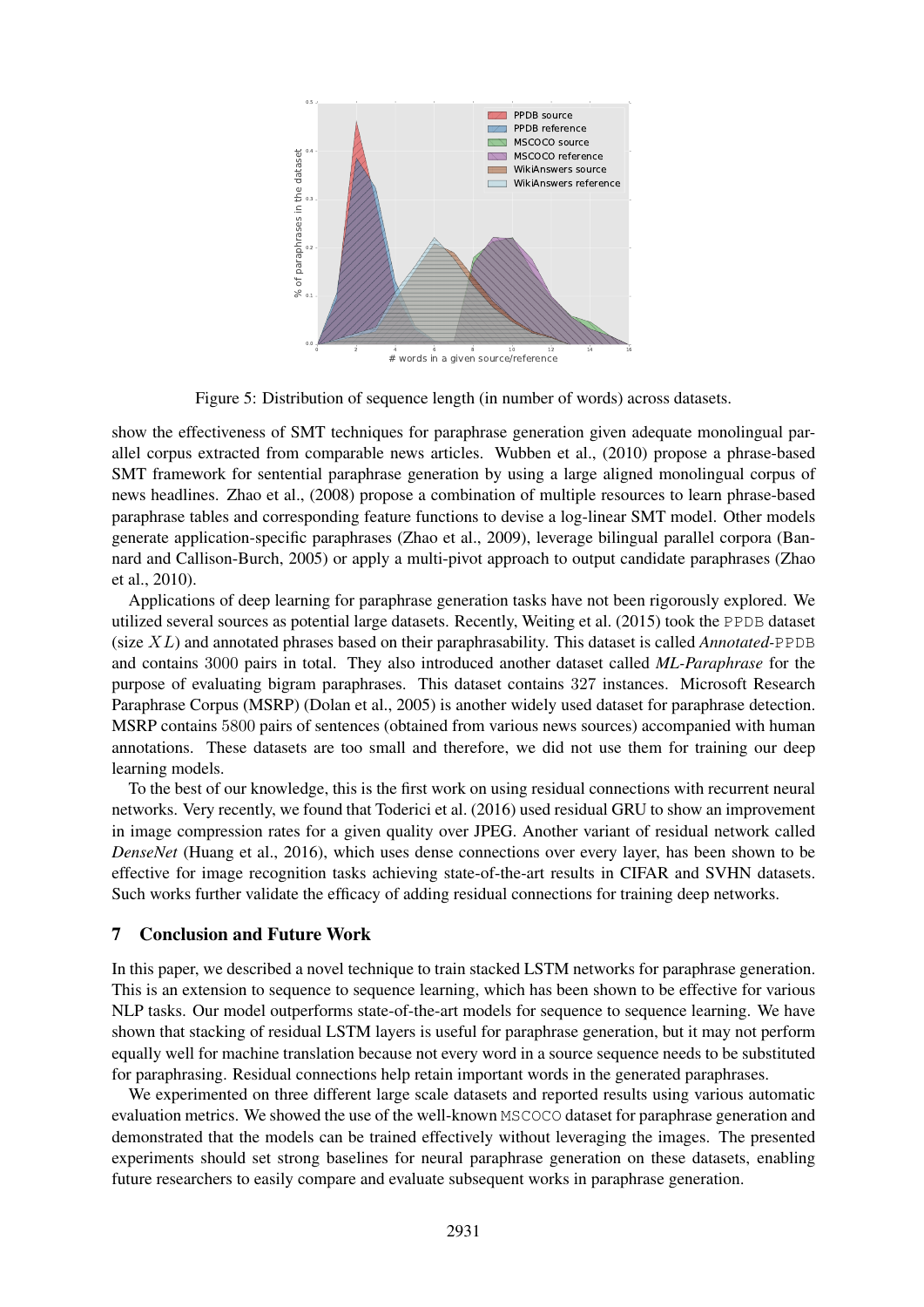Recent advances in neural networks with regard to learnable memory (Sukhbaatar et al., 2015; Graves et al., 2014) have enabled models to get one step closer to learning comprehension. It may be helpful to explore such networks for the paraphrase generation task. Also, it remains to be explored how unsupervised deep learning could be harnessed for paraphrase generation. It would be interesting to see if researchers working on image-captioning can employ neural paraphrase generation to augment their dataset.

### Acknowledgment

The authors would like to thank the anonymous reviewers for their valuable comments and feedback. The first author is especially grateful to Prof. James Storer, Brandeis University, for his guidance and Nick Moran, Brandeis University, for helpful discussions.

#### References

- D. Bahdanau, K. Cho, and Y. Bengio. 2015. Neural Machine Translation by Jointly Learning to Align and Translate. In *Proceedings of ICLR*, pages 1–15.
- C. Bannard and C. Callison-Burch. 2005. Paraphrasing with Bilingual Parallel Corpora. In *Proceedings of ACL*, pages 597–604.
- Y. Bengio, P. Simard, and P. Frasconi. 1994. Learning Long-Term Dependencies with Gradient Descent is Difficult. *IEEE Transactions on Neural Networks*, 5(2):157–166.
- D. Chen and W. B. Dolan. 2011. Collecting Highly Parallel Data for Paraphrase Evaluation. In *Proceedings of ACL-HLT*, pages 190–200.
- K. Cho, B. van Merrienboer, C. Gulcehre, D. Bahdanau, F. Bougares, H. Schwenk, and Y. Bengio. 2014. Learning Phrase Representations using RNN Encoder–Decoder for Statistical Machine Translation. In *Proceedings of EMNLP*, pages 1724–1734.
- J. H. Clark, C. Dyer, A. Lavie, and N. A. Smith. 2011. Better Hypothesis Testing for Statistical Machine Translation: Controlling for Optimizer Instability. In *Proceedings of ACL-HLT*, pages 176–181.
- B. Dolan, C. Brockett, and C. Quirk. 2005. Microsoft Research Paraphrase Corpus. *Retrieved March*, 29:2008.
- A. Fader, L. S Zettlemoyer, and O. Etzioni. 2013. Paraphrase-Driven Learning for Open Question Answering. In *ACL*, pages 1608–1618. ACL.
- C. Farabet, C. Couprie, L. Najman, and Y. LeCun. 2013. Learning Hierarchical Features for Scene Labeling. *IEEE Transactions on Pattern Analysis and Machine Intelligence*, 35(8):1915–1929.
- A. Graves, N. Jaitly, and A. Mohamed. 2013. Hybrid Speech Recognition with Deep Bidirectional LSTM. In *Automatic Speech Recognition and Understanding (ASRU), 2013 IEEE Workshop on*, pages 273–278. IEEE.
- A. Graves, G. Wayne, and I. Danihelka. 2014. Neural Turing Machines. In *arXiv:1410.5401*.
- A. Graves. 2013. Generating Sequences with Recurrent Neural Networks. *arXiv preprint arXiv:1308.0850*.
- S. Hassan, A. Csomai, C. Banea, R. Sinha, and R. Mihalcea. 2007. UNT: SubFinder: Combining Knowledge Sources for Automatic Lexical Substitution. In *Proceedings of SemEval*, pages 410–413.
- K. He, X. Zhang, S. Ren, and J. Sun. 2015. Deep Residual Learning for Image Recognition. *arXiv preprint arXiv:1512.03385*.
- S. Hochreiter and J. Schmidhuber. 1997. Long Short-Term Memory. *Neural Computation*, 9(8):1735–1780.
- G. Huang, Z. Liu, and K. Q. Weinberger. 2016. Densely Connected Convolutional Networks. *arXiv preprint arXiv:1608.06993*.
- R. Kiros, Y. Zhu, R. R. Salakhutdinov, R. Zemel, R. Urtasun, A. Torralba, and S. Fidler. 2015. Skip-Thought Vectors. In *Advances in Neural Information Processing Systems*, pages 3294–3302.
- V. Kolesnyk, T. Rocktaschel, and S. Riedel. 2016. Generating Natural Language Inference Chains. ¨ *CoRR*, abs/1606.01404.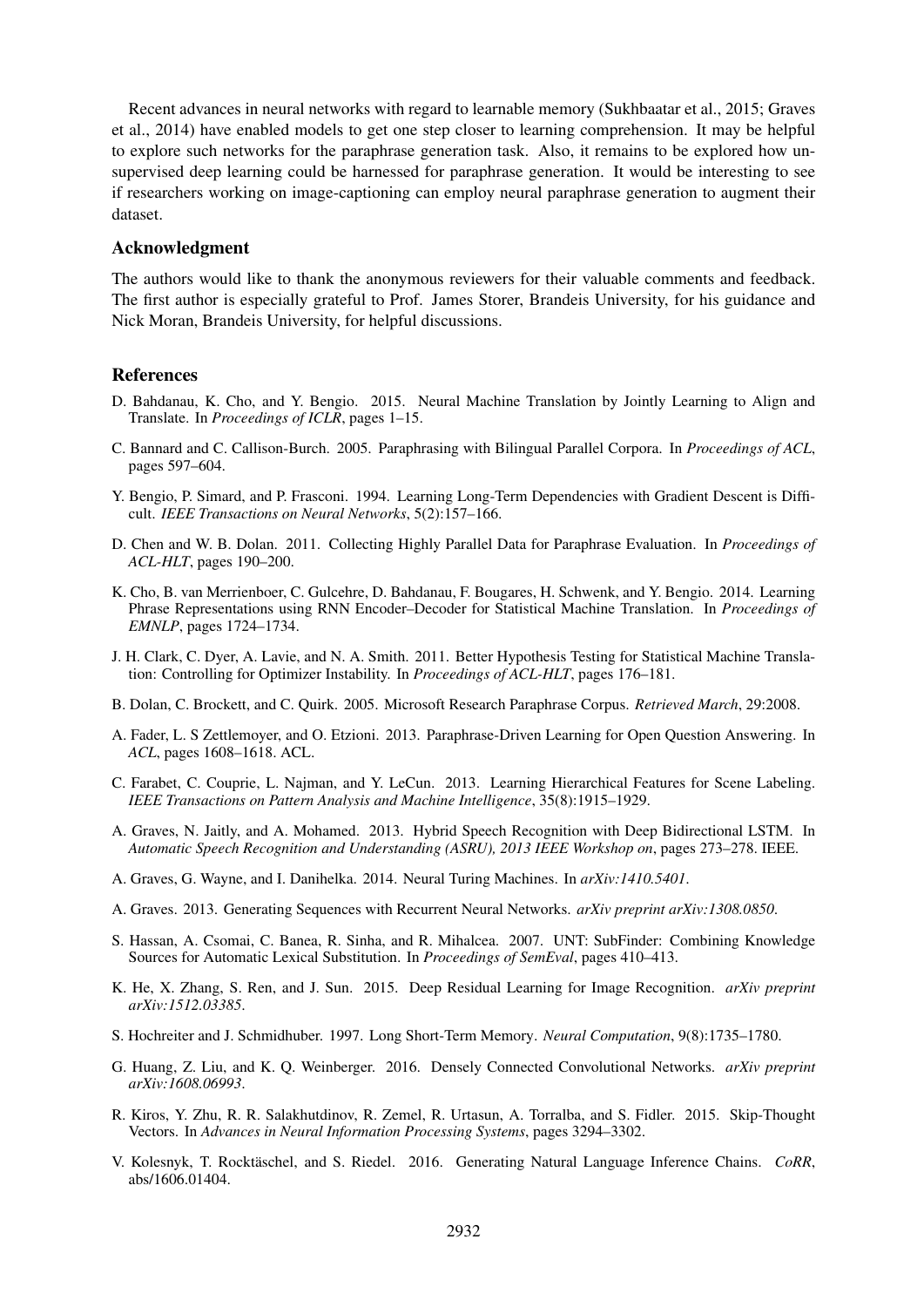- R. Kozlowski, K. F. McCoy, and K. Vijay-Shanker. 2003. Generation of Single-sentence Paraphrases from Predicate/Argument Structure Using Lexico-grammatical Resources. In *Proceedings of the 2nd International Workshop on Paraphrasing*, pages 1–8.
- A. Lavie and A. Agarwal. 2007. METEOR: An Automatic Metric for MT Evaluation with High Levels of Correlation with Human Judgments. In *Proceedings of the Second Workshop on Statistical Machine Translation*, pages 228–231.
- X. Li and X. Wu. 2015. Constructing Long Short-term Memory based Deep Recurrent Neural Networks for Large Vocabulary Speech Recognition. In *2015 IEEE International Conference on Acoustics, Speech and Signal Processing (ICASSP)*, pages 4520–4524. IEEE.
- T. Lin, M. Maire, S. Belongie, J. Hays, P. Perona, D. Ramanan, P. Dollar, and C. L. Zitnick. 2014. Microsoft ´ COCO: Common Objects in Context. In *European Conference on Computer Vision*, pages 740–755. Springer.
- C. Liu, D. Dahlmeier, and H. T. Ng. 2010. PEM: A Paraphrase Evaluation Metric Exploiting Parallel Texts. In *Proceedings of EMNLP*, pages 923–932.
- N. Madnani and B. J. Dorr. 2010. Generating Phrasal and Sentential Paraphrases: A Survey of Data-driven Methods. *Computational Linguistics*, 36(3):341–387.
- N. Madnani, J. Tetreault, and M. Chodorow. 2012. Re-examining Machine Translation Metrics for Paraphrase Identification. In *Proceedings of NAACL-HLT*, pages 182–190.
- K. R. McKeown. 1983. Paraphrasing Questions Using Given and New Information. *Computational Linguistics*, 9(1):1–10.
- T. Mikolov, K. Chen, G. Corrado, and J. Dean. 2014. Word2Vec. https://code.google.com/p/word2vec. Online; accessed 2014-04–15.
- K. Papineni, S. Roukos, T. Ward, and W. Zhu. 2002. BLEU: A Method for Automatic Evaluation of Machine Translation. In *Proceedings of ACL*, pages 311–318.
- R. Pascanu, C. Gulcehre, K. Cho, and Y. Bengio. 2013. How to Construct Deep Recurrent Neural Networks. *arXiv preprint arXiv:1312.6026*.
- A. Paszke. 2015. LSTM Implementation Explained: apaszke.github.io/lstm-explained.html , 2016-07-15.
- E. Pavlick, P. Rastogi, J. Ganitkevitch, B. Van Durme, and C. Callison-Burch. 2015. PPDB 2.0: Better paraphrase ranking, fine-grained entailment relations, word embeddings, and style classification. In *Proceedings of ACL-IJCNLP)*, pages 425–430.
- C. Quirk, C. Brockett, and W. Dolan. 2004. Monolingual Machine Translation for Paraphrase Generation. In *Proceedings of EMNLP*, pages 142–149.
- V. Rus and M. Lintean. 2012. A Comparison of Greedy and Optimal Assessment of Natural Language Student Input using Word-to-Word Similarity Metrics. In *Proceedings of the Seventh Workshop on Building Educational Applications Using NLP*, pages 157–162. ACL.
- I. V. Serban, T. Klinger, G. Tesauro, K. Talamadupula, B. Zhou, Y. Bengio, and A. Courville. 2016. Multiresolution Recurrent Neural Networks: An Application to Dialogue Response Generation. *arXiv preprint arXiv:1606.00776*.
- K. Simonyan and A. Zisserman. 2014. Very Deep Convolutional Networks for Large-Scale Image Recognition. *arXiv preprint arXiv:1409.1556*.
- M. Snover, B. Dorr, R. Schwartz, L. Micciulla, and J. Makhoul. 2006. A Study of Translation Edit Rate with Targeted Human Annotation. In *Proceedings of Association for Machine Translation in the Americas*, pages 223–231.
- R. Socher, E. H. Huang, J. Pennington, A. Y. Ng, and C. D. Manning. 2011. Dynamic Pooling and Unfolding Recursive Autoencoders for Paraphrase Detection. In *Advances in Neural Information Processing Systems*, pages 1–9.
- N. Srivastava, G. Hinton, A. Krizhevsky, I. Sutskever, and R. Salakhutdinov. 2014. Dropout: A Simple Way to Prevent Neural Networks from Overfitting. *Journal of Machine Learning Research*, 15(1):1929–1958.